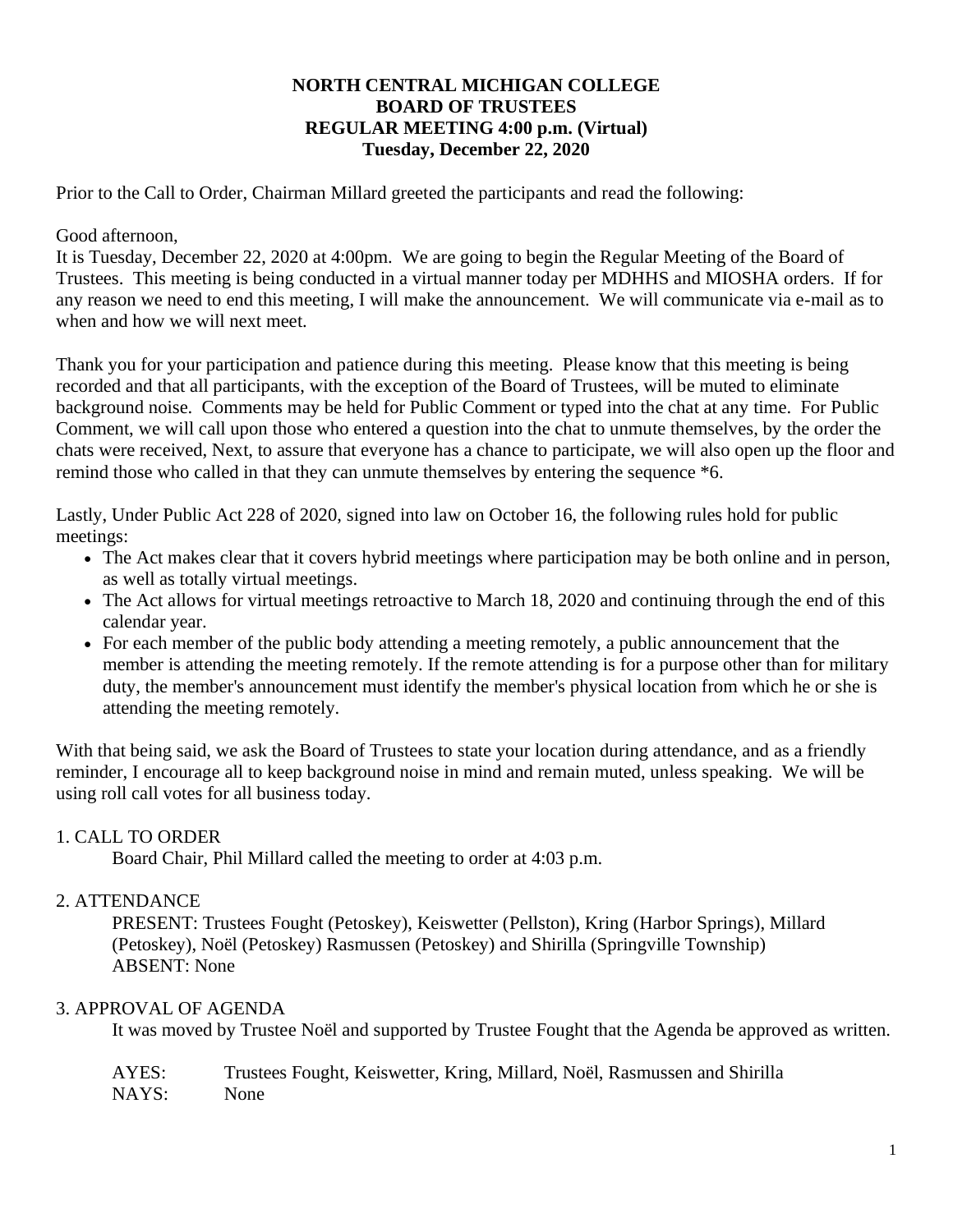### 4. APPROVAL OF MINUTES

It was moved by Trustee Fought and supported by Trustee Kring that the Minutes of the December 1, 2020 Regular Meeting be approved.

AYES: Trustees Fought, Keiswetter, Kring, Millard, Noël, Rasmussen and Shirilla NAYS: None

### 5. APPROVAL OF MINUTES

It was moved by Trustee Rasmussen and supported by Trustee Shirilla that the Minutes of the July 28, Closed Session be approved.

AYES: Trustees Fought, Keiswetter, Kring, Millard, Noël, Rasmussen and Shirilla NAYS: None

## 6. COMMUNICATIONS

President Finley provided updates on the following:

a. Positive Feedback – Elizabeth McBride

On Tuesday, November 24, 2020, Christy Lyons director of corporate and community education shared the following positive feedback from community member Elizabeth McBride:

*"Thank you for your patience and persistence in discovering what went wrong (with my link to a Lifelong Learning Course)! We have been so impressed by the staff and programming at NCMC! You do so much for this community! Sincerely, Elizabeth McBride"*

b. In Appreciation - Suzanne Holguin

On Tuesday, November 24, 2020 adjunct faculty member Suzanne Holguin wrote:

*"Hi David, Thank you. Appreciate your leadership in this difficult time. It is so comforting that you and the NCMC administration and the Board are guiding us the best way you can, also. I am grateful that NCMC has such a high level of organization, transparency in sustaining community college education and safety of faculty, staff , students and our community.* 

*Happy Thanksgiving to you and your family too. Bless you, Suzanne"*

c. North Central Announces Winter 2021 Luncheon Lectures – Virtual

[North Central Michigan College'](http://ncmich.edu/)s popular Luncheon Lecture series will resume in a virtual format on January 15, 2021. A variety of topics will be featured, including an analysis of the 2020 general election, icebreaking on the St. Mary's River, veterans' court, redistricting, trash and where it goes, and Beethoven. All programs will be held on Fridays via Zoom.

The presentations are free; however, pre-registration is required at [https://www.ncmclifelonglearning.com/events.](https://www.ncmclifelonglearning.com/events)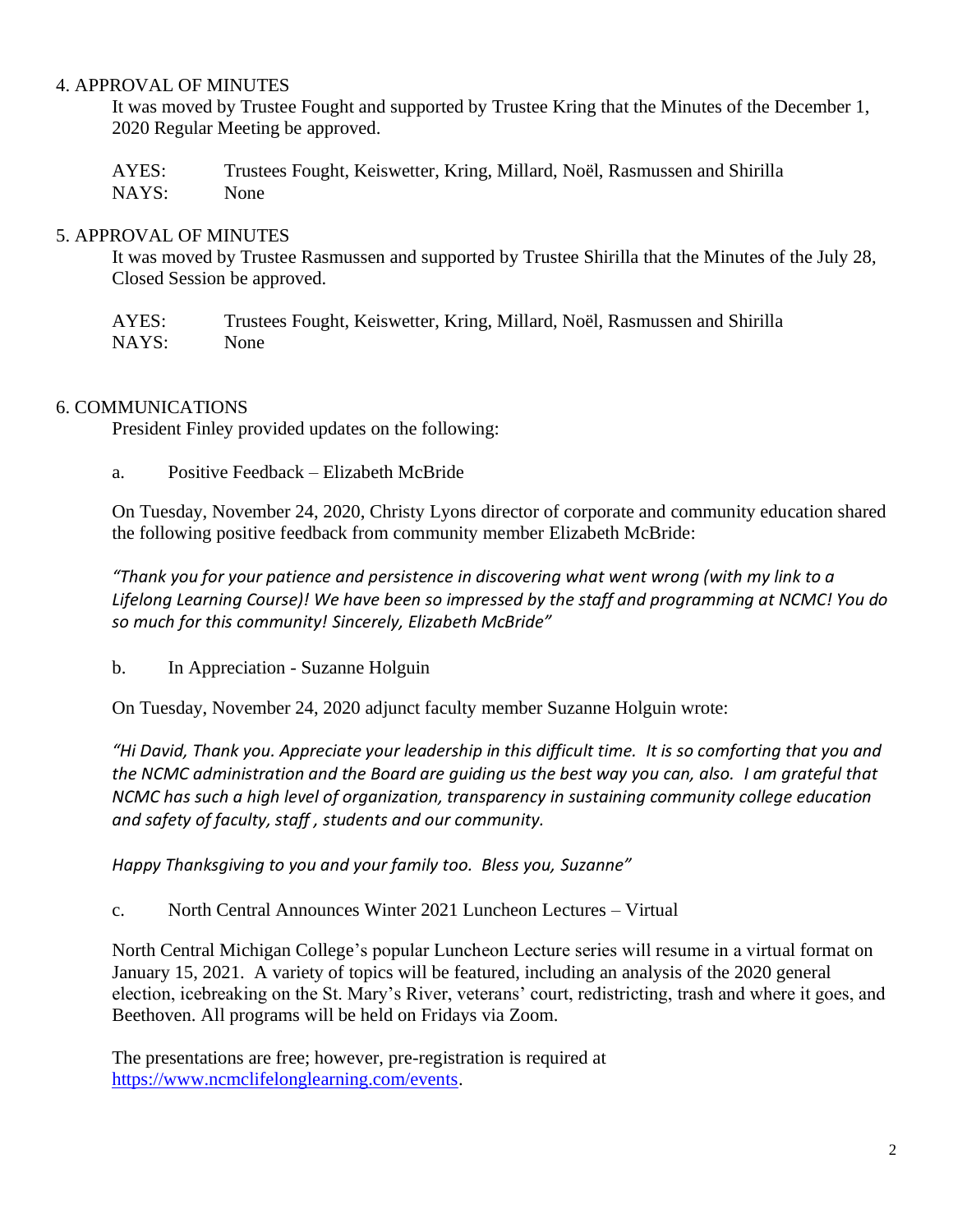d. 9&10 News - 'Fighting Ferrets' Among Others for New Mascot

On December 7, 2020, Kevin Hodge from 9&10 news wrote:

*North Central Michigan University is looking to put a fresh face on the school with a new mascot.*

The school surveyed students and faculty, and they've managed to narrow it down to eight choices. *The grey wolf, bobcats, storm tides, cyclones, voyagers, pirates, sabers, and fighting ferrets are all on the table.*

*President of the College, Dr. David Roland Finley says they want this mascot to show what their institution is all about. "It's about a promise of the experience that you're going to have when you get here," he said. "Very hands-on, practical–the environment is very important to us, a good work ethic, integrity. All of those things we're hoping to capture in that selection."*

*When they began their search, the college didn't have any athletics. Since then, they've added cross country, downhill skiing, and Esports.*

e. Bridge Magazine/Petoskey News Review Op-Ed

On Wednesday, December 16, 2020, the Petoskey News review published the article titled *Michigan colleges are fighting to survive for students and communities* in the Commentary section. This Op-Ed was originally published in the Michigan Bridge magazine on December 7, 2020.

*Michigan's 28 public community colleges are essential to the state's economic rebound from COVID-19. Our impact on the regional economy is particularly acute, as our graduates are reskilled and ready to enter the workforce, ready to transfer to a four-year university, or perhaps both simultaneously. We are at the forefront of a public health crisis that has upended traditional postsecondary education, and we are fighting for our students and our communities.* 

The entire article can be found here: [https://www.bridgemi.com/guest-commentary/opinion-michigan](https://www.bridgemi.com/guest-commentary/opinion-michigan-colleges-fighting-survive-students-and-communities)[colleges-fighting-survive-students-and-communities](https://www.bridgemi.com/guest-commentary/opinion-michigan-colleges-fighting-survive-students-and-communities)

f. Facebook Post from State Representative John Damoose

On Wednesday, December 16, 2020, State Representative John Damoose toured the college and visited with the staff. Following his visit, he made this statement on social media:

*"Something special is happening at North Central Michigan College!*

*I just spent the afternoon with Dr. David Finley, President of North Central Michigan College in Petoskey. Even as a longtime resident with 3 children who went through their "dual enrollment" program, I had no idea just how many great things are happening there. From nursing and medic training to workforce development and lifelong learning, it was so eye opening to see the impact they have every day on our community and to catch a glimpse into their plans over the next few years.*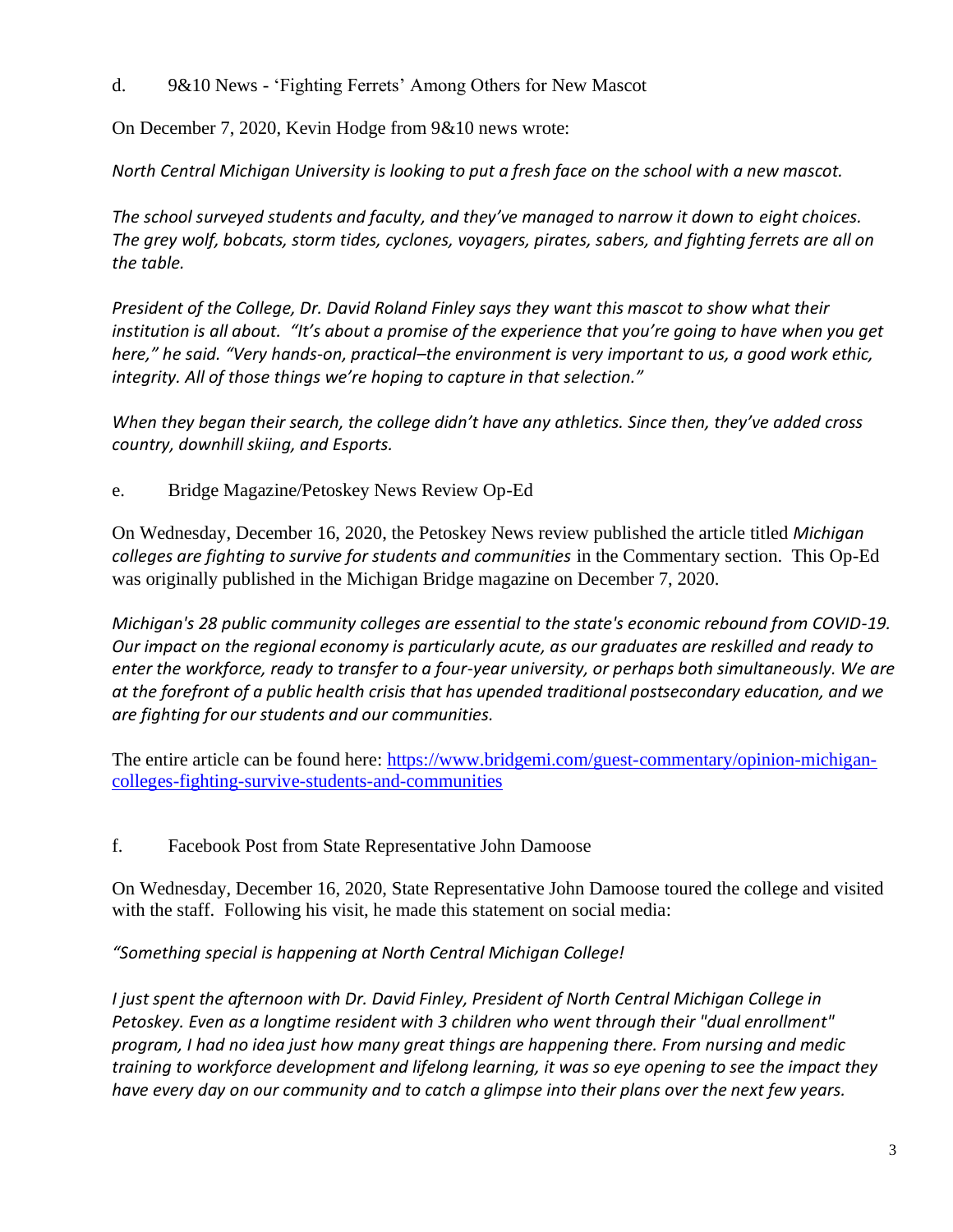*Our community colleges are such an asset to us all, and this is one organization I will work hard for in the coming years."*

g. North Central president details plans for winter return to classes

On Thursday, December 17, 2020 the Petoskey News Review released:

*North Central Michigan College students will be masked, socially distanced, and learning in person for winter semester, according to a Dec. 15 email from college president David Roland Finley.*

*Finley also noted that a range of learning modalities is available for the January return to classes, from entirely face-to-face to completely online, depending on students' level of comfort and how they learn best…*

The entire article can be found here: [https://www.petoskeynews.com/featured-pnr/north-central](https://www.petoskeynews.com/featured-pnr/north-central-president-details-plans-for-winter-return-to-classes/article_997607ef-b138-5b7b-a0dd-f94712abe5a8.html)[president-details-plans-for-winter-return-to-classes/article\\_997607ef-b138-5b7b-a0dd](https://www.petoskeynews.com/featured-pnr/north-central-president-details-plans-for-winter-return-to-classes/article_997607ef-b138-5b7b-a0dd-f94712abe5a8.html)[f94712abe5a8.html](https://www.petoskeynews.com/featured-pnr/north-central-president-details-plans-for-winter-return-to-classes/article_997607ef-b138-5b7b-a0dd-f94712abe5a8.html)

The winter 2021 semester begins on Jan. 11. Registration is open through Jan. 15.

#### 7. SCHEDULED PUBLIC COMMENT None.

### 8. FINANCIAL REPORT

Dr. Tom Zeidel, Interim Vice President for Finance & Facilities was asked by Trustee Fought to provide a financial report for November 2020. Tom certified that the financials from November 2020 are within the adopted tentative budget for 2020-21.

It was moved by Trustee Fought and supported by Trustee Rasmussen that the financial report and statement of bills be accepted as submitted.

AYES: Trustees Fought, Keiswetter, Kring, Millard, Noël, Rasmussen and Shirilla NAYS: None

#### 9. PRESIDENTS REPORT

President Finley shared the following updates:

a. Campus COVID-19 Winter Semester Update

As of 12:00pm on Friday, December 18, 2020 the COVID-19 totals were as follows:

#### **Covid Results**

| as of 12:00 pm    | Totals | 12/18/20      |
|-------------------|--------|---------------|
| Positive          | 29     | o             |
| Possible Positive | 231    | $\mathcal{L}$ |
| Negative          | 57     | 1             |

On Tuesday, December 15, 2020 the following communication was sent to the campus community: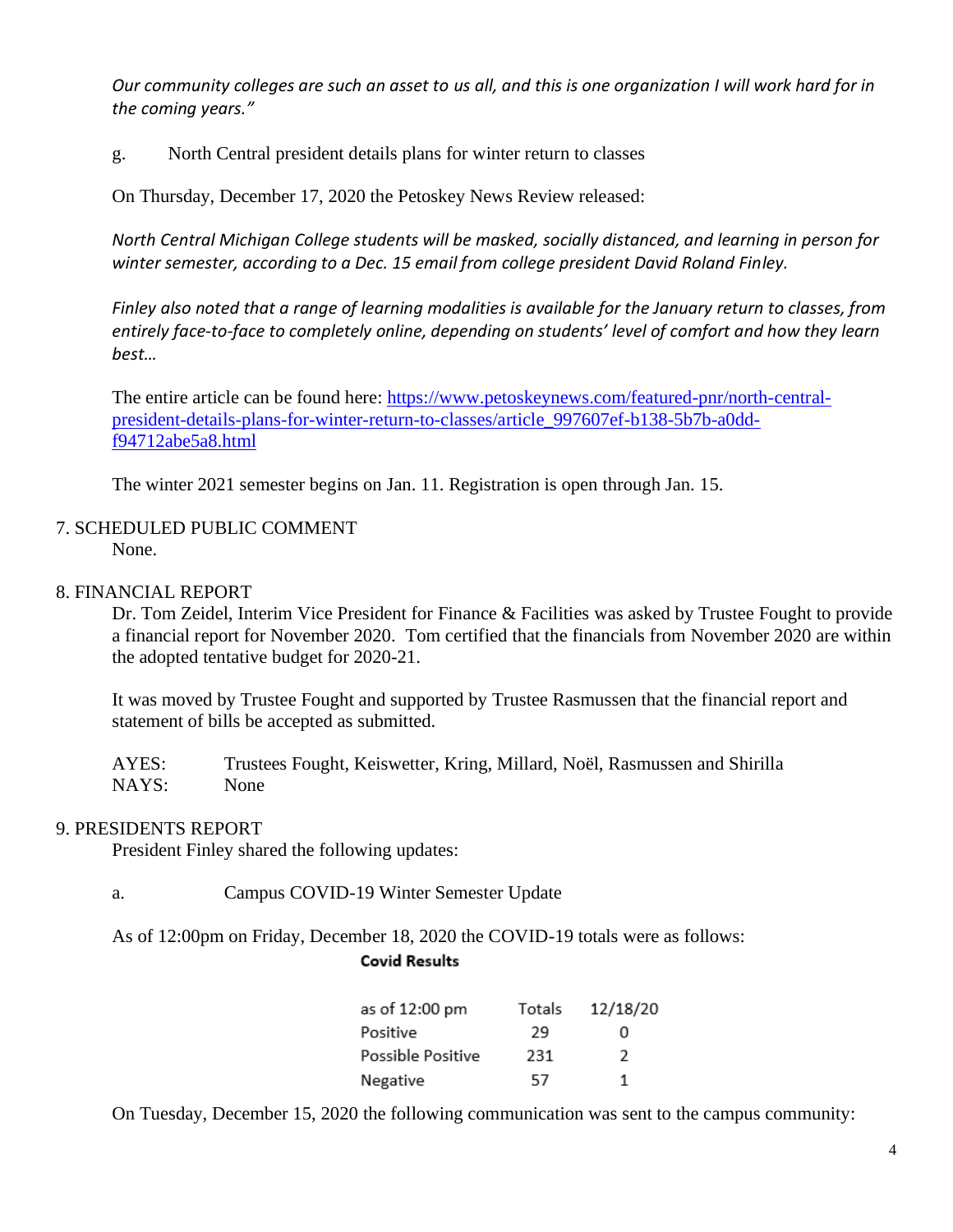*As we near the finish line on our Fall 2020 semester, I want to congratulate you on a job well done. Thanks to our collective efforts, we were able to hold classes safely in person for the bulk of the semester. Our Residence Hall remained open with increased safety protocols, our cross- country team had a successful second season, and we were even able to hold our first-ever North Central Trick-or-Trot 5k.*

# *I also want to assure you that we will be masked, socially distanced, and learning in-person again when winter semester begins on January 11.*

*Those of you who learn best face-to-face will be able to do so safely, and those of you who prefer the flexibility of online classes will be able to learn when and where you want. We will continue our layered mitigation practices of mandated mask-wearing, social distancing, and increased cleaning and sanitization. If it is necessary for our health and safety, we will "flex" some classes between in-person and online delivery so that we can maintain social distancing of at least six feet in our classrooms.*

*One of the advantages of choosing to attend a small college is the camaraderie among our students, faculty, and staff. We look out for one another, and we all do our part to ensure our collective safety. Let's continue to be vigilant this holiday season to protect one another.*

*Here's to a successful Winter 2021 semester, Together as North Central.*

b. AD/CL Building Renovation

On September 8, the AD/CL Building was opened to the campus community from the outside in, while the middle remained under construction. This approach enabled many existing classrooms and a few which were renovated to be used for the Fall 2020 semester. The Foundation moved into the AD/CL Building the week of November 2.

The mid-section of the building will be reopened January 11, 2020. It's planned that the Business Office and the First Stop (Career Services) will move into their new space once Winter Semester is solidly underway. Phase II construction (the Addition) will continue thru late Spring 2021.

c. NCMC #1 ranking of all 61 nursing programs

On Thursday, December 10, 2020, we learned that North Central garnered the **#1 ranking** of all 61 nursing programs (college and universities) in the State of Michigan for the period April – September 2020. These are our May 2020 graduates, and the ranking was based upon our perfect NCLEX pass rate. I am extremely pleased to share this news with you. We will obviously be making a big splash about this accomplishment. However, it will likely be just after the New Year when folks are out of 'holiday mode.'

We continue to win, serving our students and communities with excellence, amidst adversity. Upon hearing this news, Mike Hansen, MCCA President commented.

*"That's really impressive news, thanks for sharing David. Also, important further evidence that CC nursing programs are some of the top-performing programs in the State, contrary to what our 4-year friends like to use as evidence against the CC BSN."*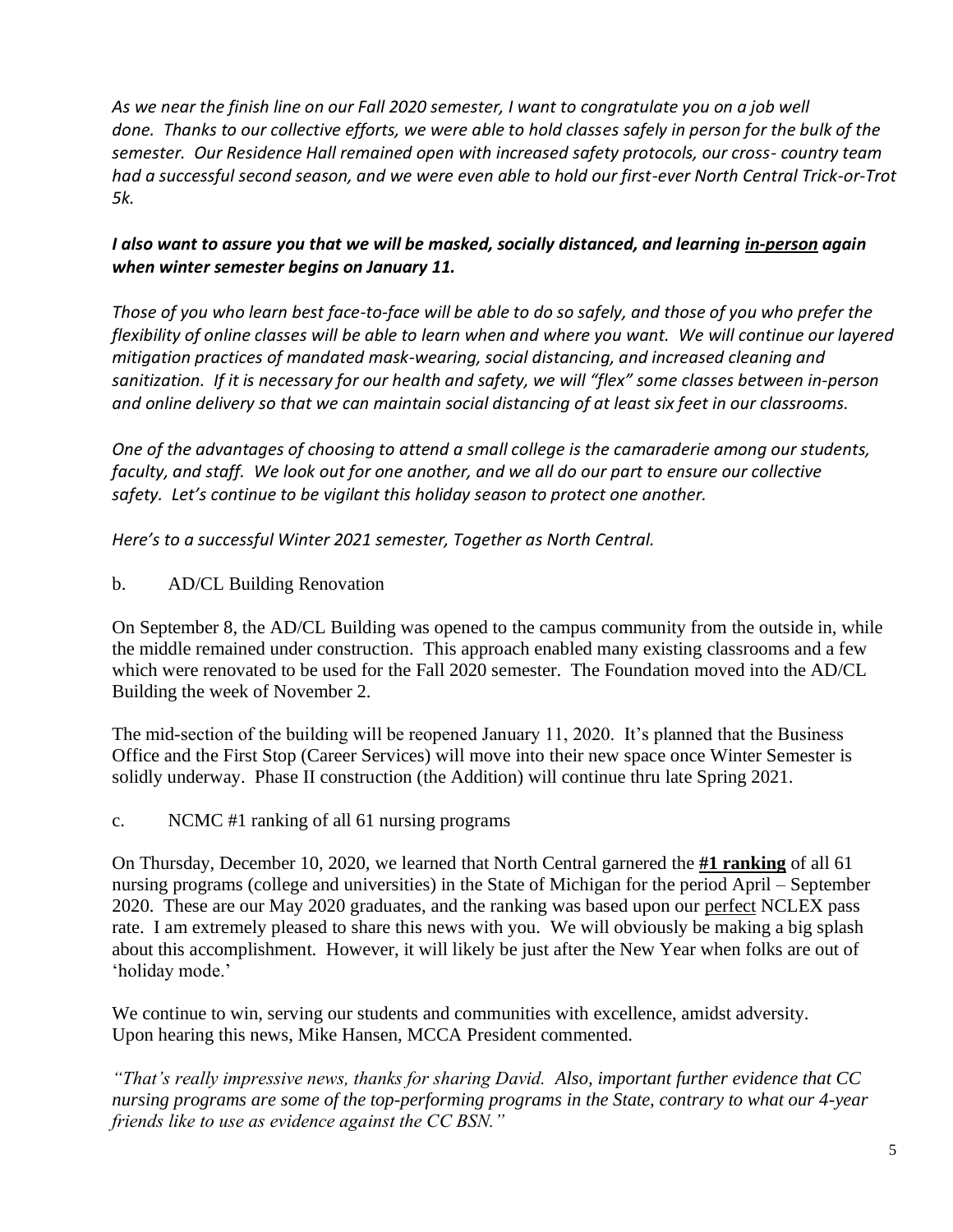d. Passing of former trustee Joan Kleinstiver

We were just notified by her family that Joan Kleinstiver passed away unexpectedly following complications from a heart procedure. Joan served as a trustee for twelve years from 1983 to 1994, and she was also a longstanding foundation board member with over two decades of service.

Our thoughts are with her family and friends at this time.

### 10. COMMITTEE REPORTS

a. Finance & Facilities

#### Construction & Completion Assurance Agreement

In order to secure the construction matching grant from the State in the amount of \$3,399,800 the College Board needs to approve a Construction and Completion Assurance Agreement for the benefit of the State of Michigan and its State Building Authority. The agreement is quite convoluted in that it involves the Authority borrowing money through the financial markets to finance the matching construction grant, a conveyance of the College's AD/CL building to the Authority as collateral for the loan, a lease of the building by the Authority the State and NCMC. The State is then to make lease payments to the Authority to permit it to pay down the loan while the College continues to use the building and remains responsible for its operations and maintenance. The lease also includes other routine provisions normally found in any lease agreement. The Agreement also identifies other documents that that the College will need to execute in the future to complete the process and secure the grant.

All of this because the State cannot borrow money other than through approved bond issues.

It was moved by Trustee Fought that the Board of Trustees of North Central Michigan College approve the Construction and Completion Agreement between the Michigan State Building Authority, the State of Michigan, and North Central Michigan College. Both Trustees Noël and Shirilla supported the motion.

AYES: Trustees Fought, Keiswetter, Kring, Millard, Noël, Rasmussen and Shirilla NAYS: None

## 11. OLD BUSINESS

None.

## 12. NEW BUSINESS

Trustee Millard reminded everyone that an Organizational Meeting would be held Monday, January 4, 2021 at 4:00pm. During this meeting, officers are elected and a schedule of future meetings is established.

## 13. DEPARTMENT SUCCESS

a. Library Presentation

President Finley introduced the Colleges Librarian Kendra Lake who introduced her team and provided an update on department initiatives.